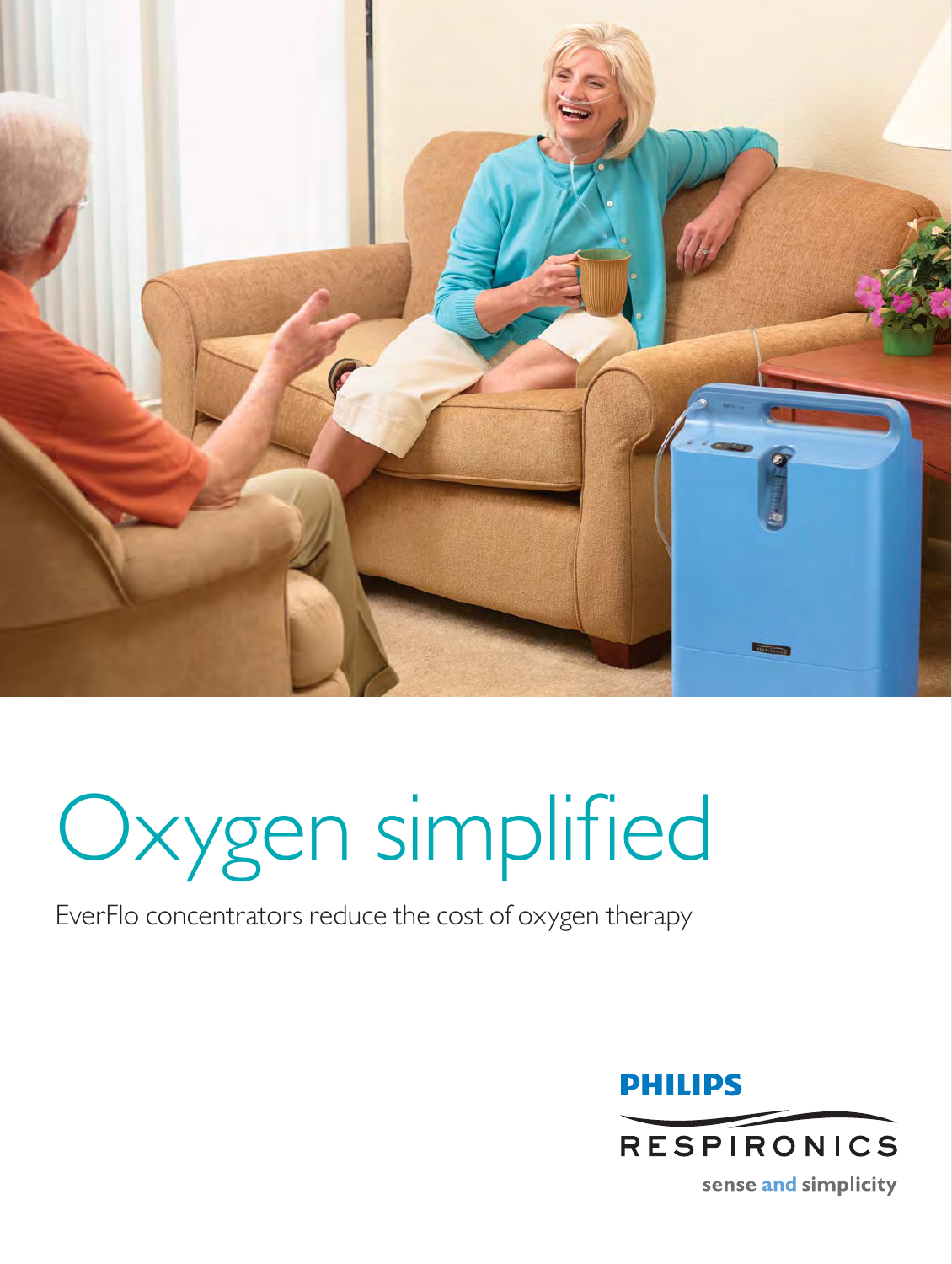# Freedom of choice

We offer a full line of oxygen concentrators.

#### **EverFlo Q ultra quiet oxygen concentrator with all of the features of our EverFlo, plus:**

- Provides ultra-quiet sound level of 40 dBA (under typical use)
- Reduces noise complaints and associated costs and time\*
- Differentiates your oxygen business to physicians
- \* Ultra-quiet Stationary Concentrators for Home Oxygen Therapy, 2007. Data on file. Philips Respironics.

#### **EverGo portable oxygen concentrator (shown below):**

- Eight-hour battery life with 1050 ml/min oxygen capacity (based on a setting of 2 at 20 BPM)
- Less than ten pounds
- Easy-to-use non-medical design that plugs into any AC or DC power source
- FAA approved for air travel and in-flight use



#### **Pair EverFlo with EverGo for an ideal oxygen-generating solution.**

EverFlo provides a low-maintenance, low-cost concentrator for stationary use and EverGo is a lightweight, portable concentrator with eight-hour battery life. The EverFlo and EverGo system can reduce your cost of providing oxygen therapy by:

- Eliminating recurring delivery costs and cylinder hassles
- Reducing maintenance costs
- Easing inventory management
- Minimizing patient calls

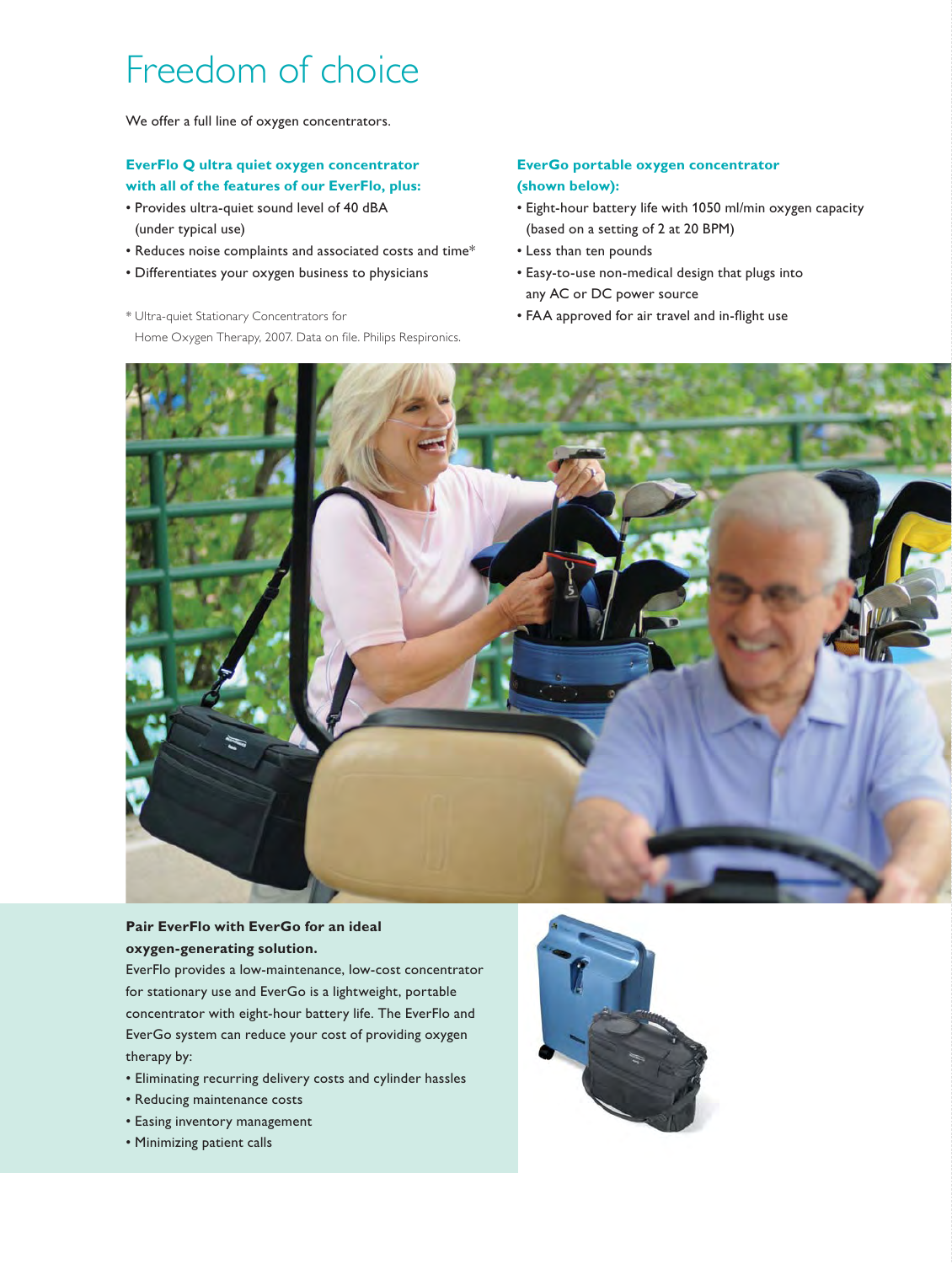# Ideal oxygen concentrators for you and your patients.

Philips Respironics recognizes the growing need for cost-effective and reliable oxygen concentrators that can reduce the cost of providing oxygen therapy. That's why we've developed a series of forward-thinking oxygen products like EverFlo that simplify your oxygen business.

#### **Expect industry-leading quality and reliability**

EverFlo stationary oxygen concentrators can save you time and money over the course of ownership because of their design and quality. Field-proven over more than three years, EverFlo was rated highest in perceived quality by a 2008 independent survey of homecare providers, and hundreds of thousands of units have been deployed worldwide.\*

Manufactured in the United States and backed by our deep design knowledge, EverFlo is developed using only high-quality parts. With a recessed flow meter, metal cannula connector, strong plastic casing, proven sieve bed, and Pressure Swing Adsorption (PSA) technology, you will notice a reduction in repairs, complaints, and unscheduled visits.

#### **Enjoy ease of service**

EverFlo is designed with fewer parts resulting in lower overall maintenance costs. EverFlo has just two filters. The external filter can be changed in minutes without special skills or tools and the internal micro disk filter is simply checked during routine maintenance procedures.

#### **Differentiate your business**

EverFlo concentrators are backed by value-added tools. From in-person and online training to financing options, you have what you need to succeed. And, since Philips Respironics offers a wide range of sleep and home respiratory products and comprehensive support, we can be the source for many of your product needs.

\* HME Home Oxygen Survey. 2008. Data on file. Philips Respironics.





**Easy to store, transport, and deliver.** EverFlo is compact, has a streamlined and integrated handle, and weighs only 31 pounds. This results in lower shipping and storage costs and may reduce risk of worker injury.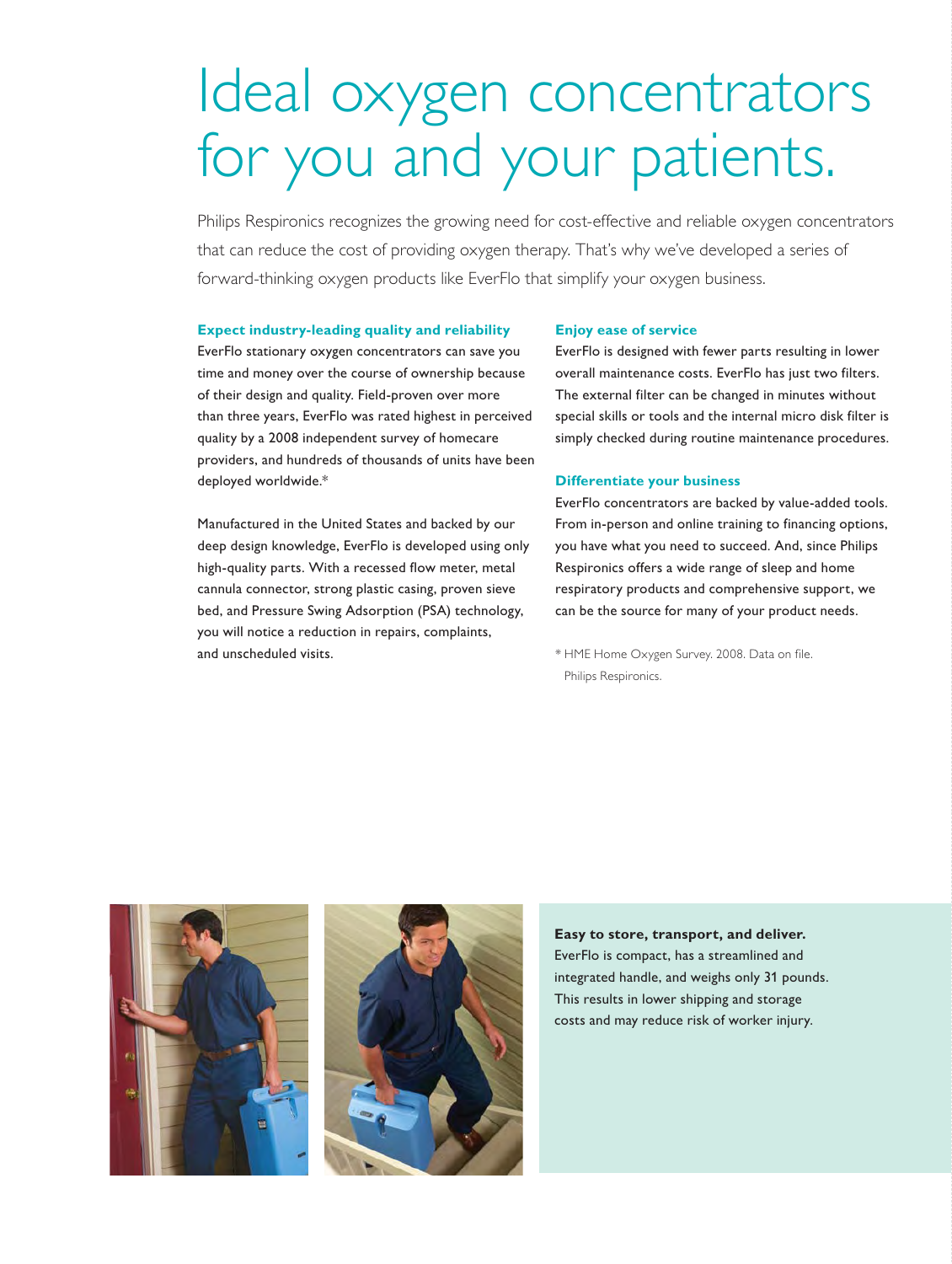

#### **EverFlo is a green product**

EverFlo is significantly lighter, quieter, and more energy efficient than its predecessor. These improvements include reductions of weight (40%), energy usage (24%), and packaging (15%).

#### Green logo

You'll find the Green logo on Philips environmentally friendly products, so that you can make the right environmental choice.



**EverFlo is the winner of the Provider's Choice Award at 2008 Medtrade Spring.** 

### Give your patients what they want.

Your patients will appreciate the compact, non-medical design of the EverFlo oxygen concentrator because it will fit right into their home environment. The unit is designed to be small, light, easy to transport and will fit into the trunk of a car. EverFlo has an easy-to-mount humidifier bottle connection and no patient filter.



Molded handle that's easy to pick up and transport with one or both hands



Humidifier bottle holder compatible with all bottle styles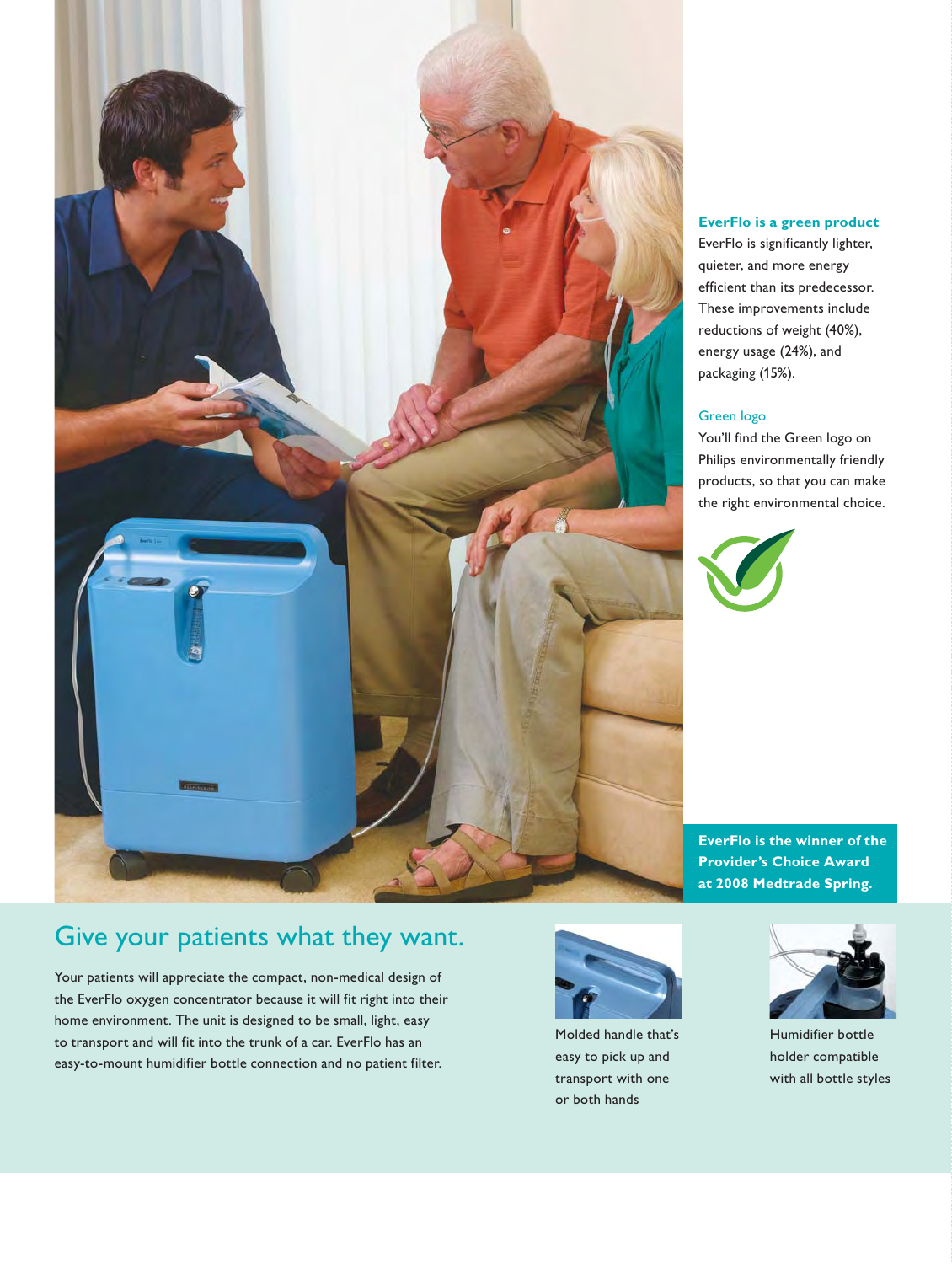| EverFlo product specifications                 |                                                            |
|------------------------------------------------|------------------------------------------------------------|
| Input voltage                                  | 120 VAC +/- 10%                                            |
| Input frequency                                | 60 <sub>hz</sub>                                           |
| Average power consumption                      | 350 watts                                                  |
| Oxygen concentration* (at 5 lpm)               | $93\%$ (+/- 3%)                                            |
| Liter flow                                     | 0.5 to 5 liters per minute                                 |
| Weight                                         | 31 lbs (14 kg)                                             |
| Sound level                                    | 45 dBA typical                                             |
| <b>Dimensions</b>                              | 23" (584 mm) h, 15" (381 mm) w, 9.5" (241 mm) d            |
| Required maintenance                           | Compressor intake filter: change every 2 years             |
| OPI (oxygen percentage indicator) alarm levels | Low oxygen: 82%, very low oxygen: 70%                      |
| Operating temperature                          | 55°F to 90°F (12°C to 32°C)                                |
| Storage/transport humidity                     | -30°F to 160°F (-34°C to 71°C) up to 95% relative humidity |
| Operating humidity                             | Up to 95% relative humidity                                |
| Outlet pressure                                | 5.5 PSI                                                    |
| Operating altitude                             | 0 to $7,500'$ (0 to $2,286$ m)                             |

\* Device operation above or outside of the specified voltage, LPM, temperature, humidity, and/or altitude values may decrease

oxygen concentration levels.

| <b>EverFlo ordering information</b>                                     |                    |
|-------------------------------------------------------------------------|--------------------|
| <b>Concentrator systems</b>                                             | <b>Part number</b> |
| EverFlo oxygen concentrator                                             | 1020000            |
| EverFlo oxygen concentrator with OPI<br>(oxygen percentage indicator)   | 1020001            |
| EverFlo Q oxygen concentrator                                           | 1020015            |
| EverFlo Q oxygen concentrator with OPI<br>(oxygen percentage indicator) | 1020014            |
| <b>Concentrator accessories</b>                                         | <b>Part number</b> |
| Compressor intake filter                                                | 1038831            |
| Micro disk filter                                                       | 520                |
| Humidifier connector tube                                               | 1039642            |
| Stand-alone low-flow flow meter                                         | H537-1             |
| Integrated low-flow flow meter                                          | H644               |
| Flow meter locking kit                                                  | 528                |
| EverFlo manual in English, French, Spanish,<br>and Portuguese           | 1020121            |
| EverFlo service manual                                                  | 1039055            |
| <b>Extended warranty</b>                                                | <b>Part number</b> |
| Two-year extended warranty with compressor                              | 1038571            |
|                                                                         |                    |



Internal tubing storage keeps tubing conveniently available for use



Metal cannula connector for greater durability



Interface panel with on/off switch and alarm indicators



Recessed flow meter reduces the risk of breakage